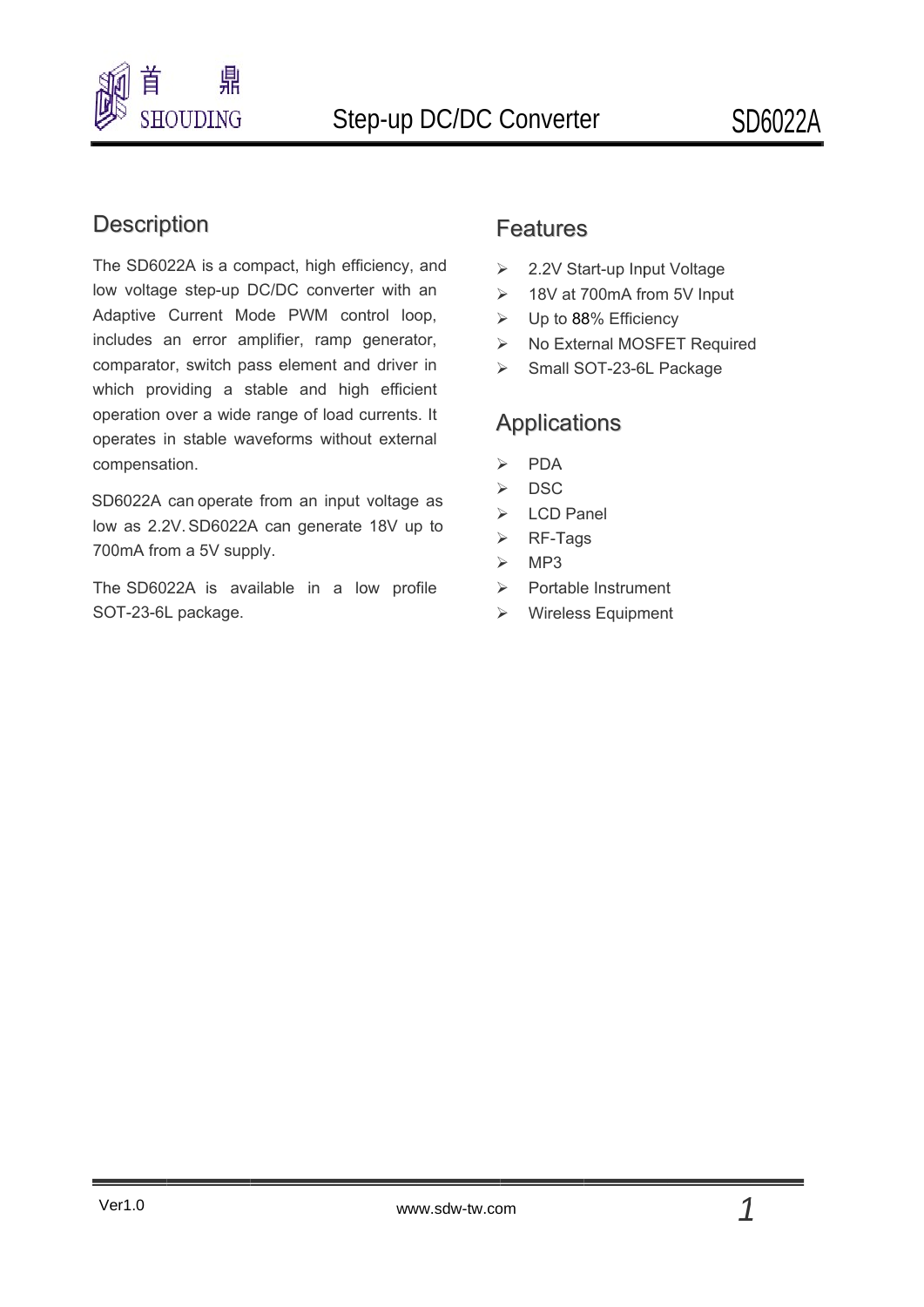

# Typical Application Circuit



\* The Output voltage is set by R1 and R2:  $V_{OUT} = 1.212V \cdot [1 + (R1/R2)]$ 

### Pin Assignment and Function

| <b>TOP VIEW</b>            | <b>PIN</b> | <b>NAME</b> | <b>FUNCTION</b>                     |
|----------------------------|------------|-------------|-------------------------------------|
| 6<br>5<br>4                | 1          | <b>AGND</b> | Analog Ground                       |
|                            | 2          | <b>SW</b>   | Switch Node For Output              |
|                            | 3          | VDD         | Output Voltage Sense Input          |
|                            | 4          | EN          | <b>ON/OFF Control (High Enable)</b> |
| 3<br>2<br><b>SOT-23-6L</b> | 5          | FB.         | Feedback                            |
|                            | 6          | <b>PGND</b> | Power Ground                        |

### Absolute Maximum Ratings (Note 1)

|                  | > Package Thermal Resistance (SOT-23-6L) |  |
|------------------|------------------------------------------|--|
|                  |                                          |  |
|                  |                                          |  |
| $\triangleright$ |                                          |  |
|                  |                                          |  |
| $\triangleright$ |                                          |  |

**Note 1:** Stresses beyond those listed Absolute Maximum Ratings may cause permanent damage to the device. Exposure to any Absolute Maximum Rating condition for extended periods may affect device reliability and lifetime.

Note2: The SD6022A is guaranteed to meet peformance specifications from 0°C to 70°C. Specifications over the –40°C to 85°C operating temperature range are assured by design, characterization and correlation with statistical process controls.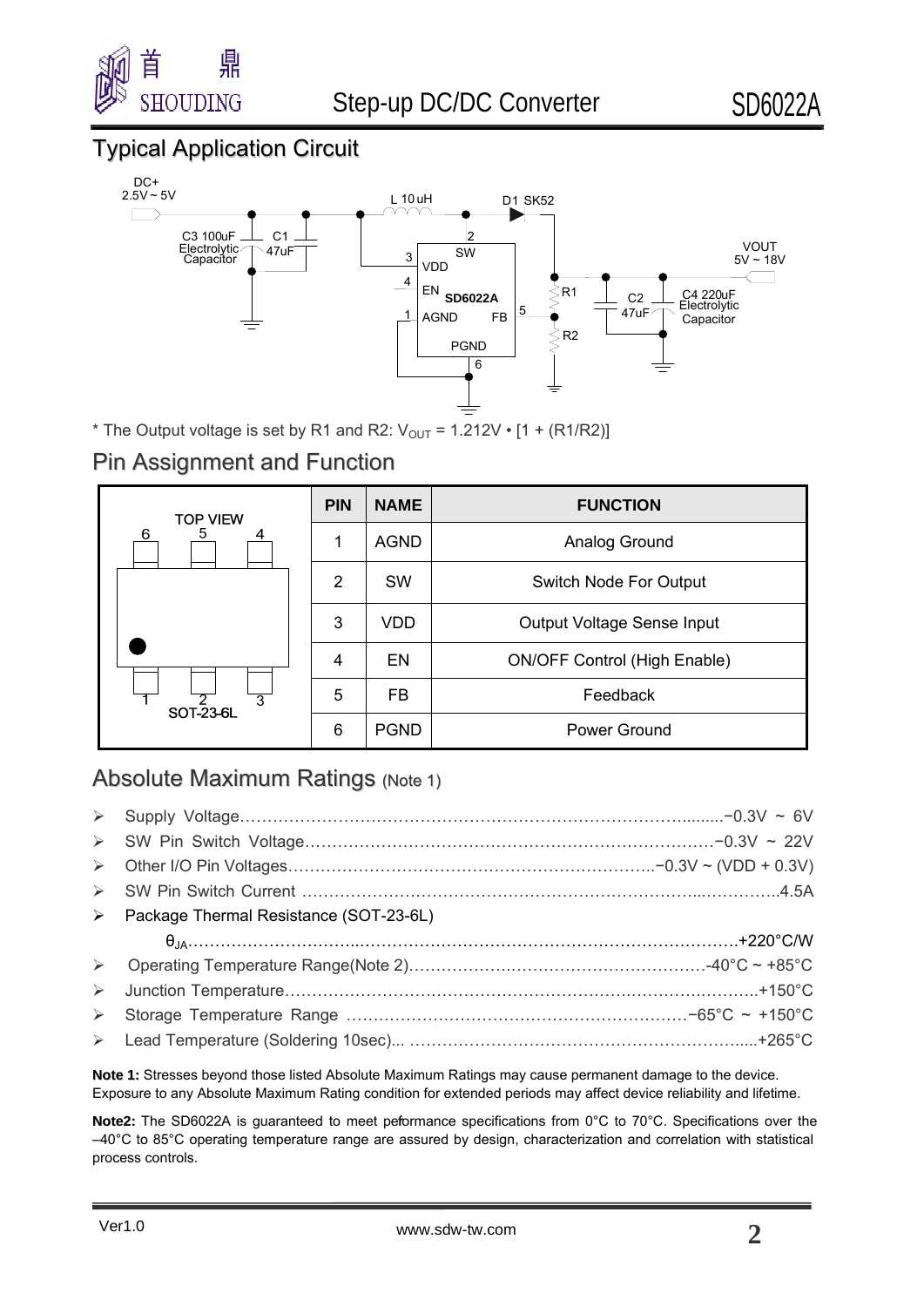

# Electrical Characteristics

Operating Conditions:  $T_A = 25^{\circ}$ C, V<sub>IN</sub>=5V, V<sub>OUT</sub>=18V, R1=430K, R2=30K, unless otherwise specified.

| <b>SYMBOL</b>         | <b>PARAMETER</b>                  | <b>CONDITIONS</b>              | <b>MIN</b> | <b>TYP</b> | <b>MAX</b> | <b>UNITS</b> |
|-----------------------|-----------------------------------|--------------------------------|------------|------------|------------|--------------|
| <b>VSTART</b>         | Start-up Voltage                  | $I_{\text{OUT}} = 1 \text{mA}$ |            | 2.2        |            | $\vee$       |
| <b>V</b> HOLD         | Hold-up Voltage                   | $I_{\text{OUT}} = 1 \text{mA}$ |            | 1.7        |            | V            |
| $V_{DD}$              | <b>Operating VDD Range</b>        | <b>VDD Pin Voltage</b>         | 2.5        |            | 5          | V            |
|                       |                                   | $V_{IN} = 2.5V$                |            | 692        |            | μA           |
| $I_{\mathsf{Q}}$      | <b>Supply Current (Quiescent)</b> | $V_{IN} = 3.6V$                |            | 630        |            | μA           |
| $I_{OFF}$             | Supply Current (Shutdown)         | $V_{EN} = 0V$                  |            | 52         |            | μA           |
| $V_{FB}$              | Feedback<br>Reference<br>Voltage  |                                | 1.188      | 1.212      | 1.236      | $\vee$       |
| $I_{FB}$              | FB Pin Bias Current               |                                |            | 100        |            | nA           |
| $V_{ENH}$             | <b>EN High Threshold</b>          | $V_{EN}$ Rising                | 1          |            |            | V            |
| $V_{ENL}$             | <b>EN Low Threshold</b>           |                                |            |            | 0.6        | V            |
|                       |                                   | $V_{EN}(H), V_{EN} = 2V$       |            | 8          |            | μA           |
| $I_{EN}$              | <b>EN Input Current</b>           | $V_{EN}(L)$ , $V_{EN}$ =0.5V   |            | 0.15       |            | μA           |
| F <sub>osc</sub>      | <b>Switching Frequency</b>        | $I_{\text{OUT}}$ = 500mA       |            | 800        |            | <b>KHz</b>   |
| $\Delta F_{\rm{OSC}}$ | <b>Frequency Change</b>           | $V_{DD} = 3V \rightarrow 5V$   |            | 20         |            | <b>KHz</b>   |
| DC                    | Maximum Duty                      |                                |            | 90         |            | %            |
| $R_{SW}$              | <b>SW ON Resistance</b>           |                                |            | 300        |            | $m\Omega$    |

**Note:** The EN pin shall be tied to VDD pin and inhibit to act the ON/OFF state whenever the VDD pin voltage may reach to 5.5V or above.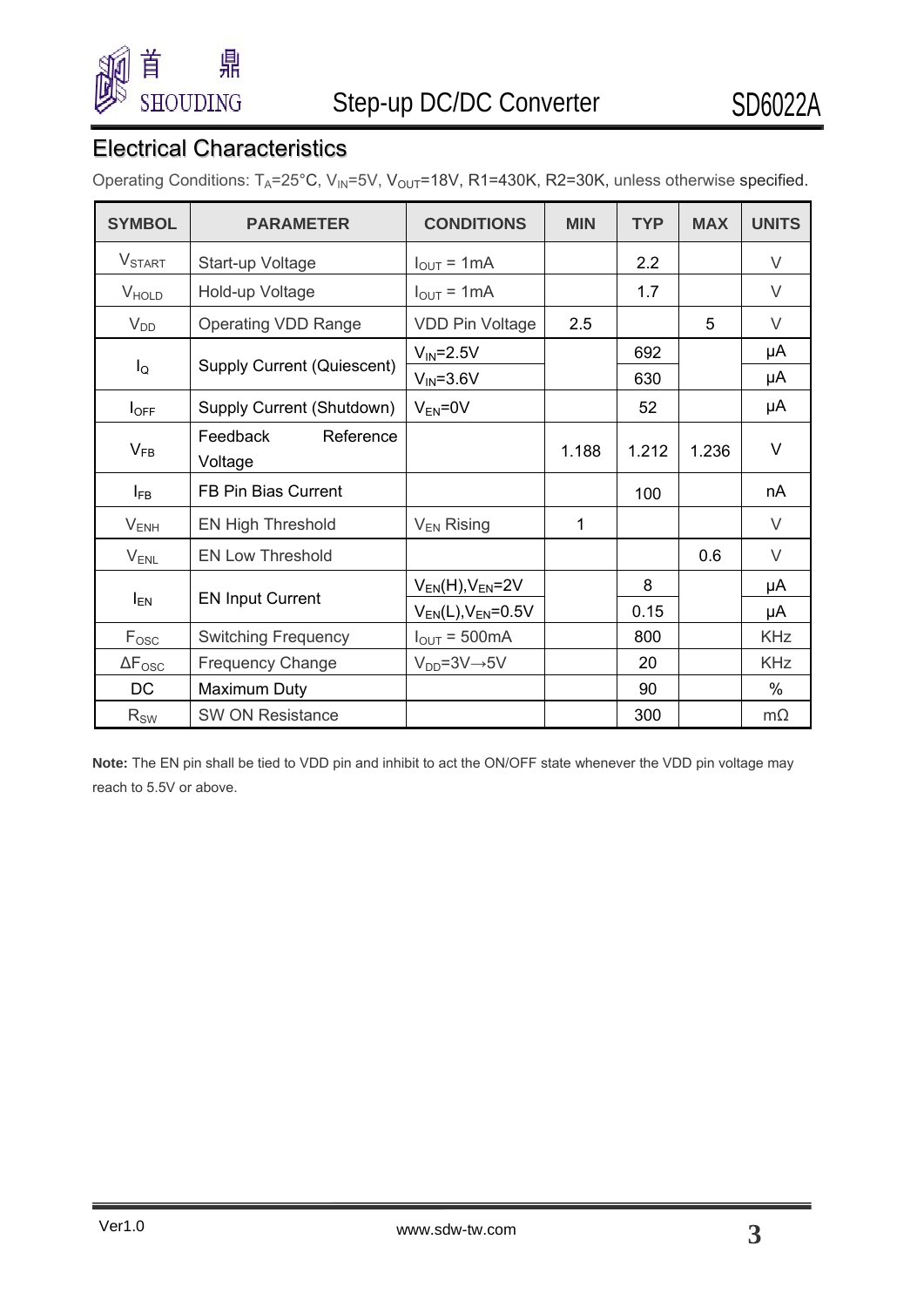

# Typical Performance Characteristics

Operating Conditions:  $T_A = 25^{\circ}$ C, R1=430K, R2=30K, unless otherwise specified.

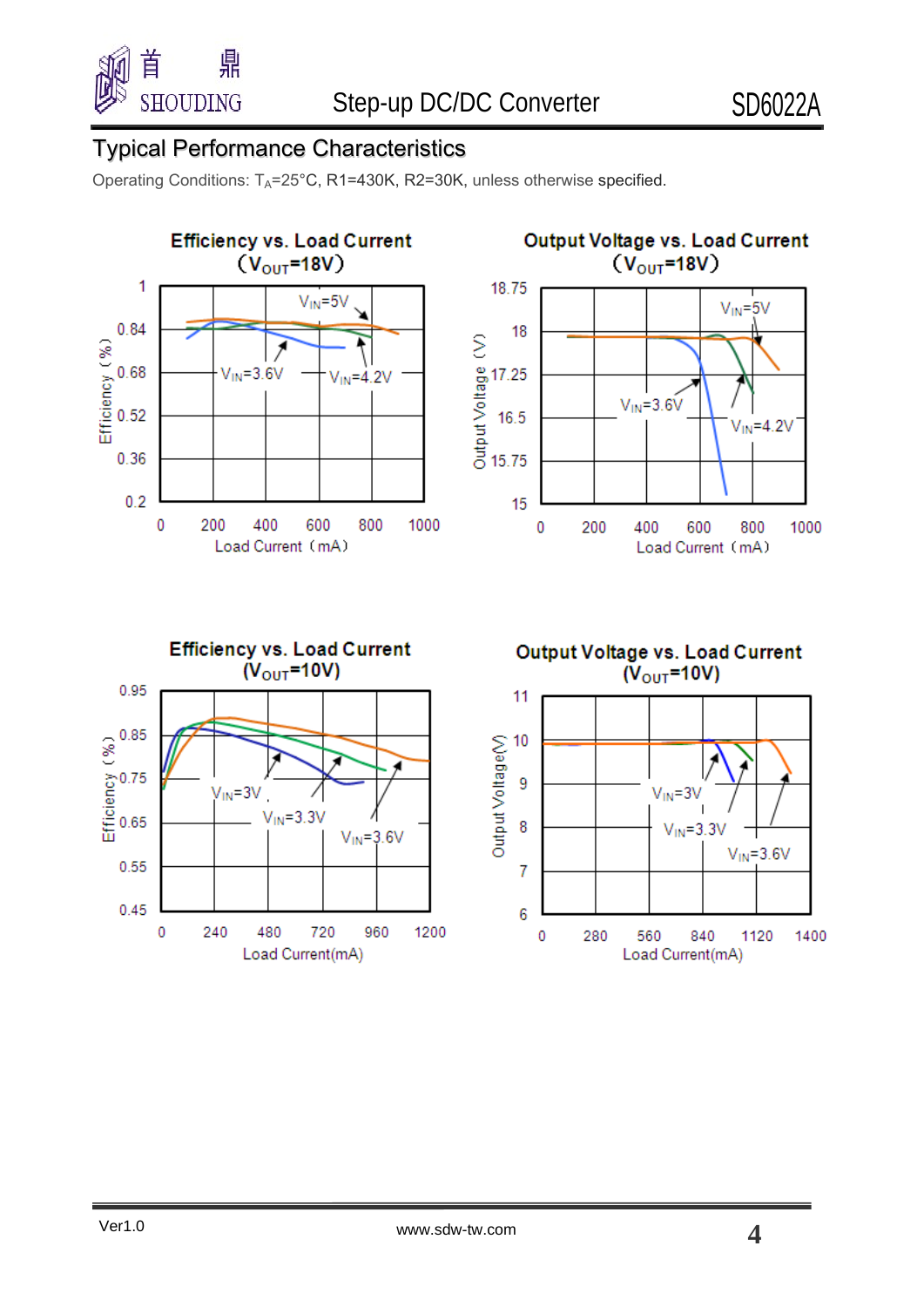

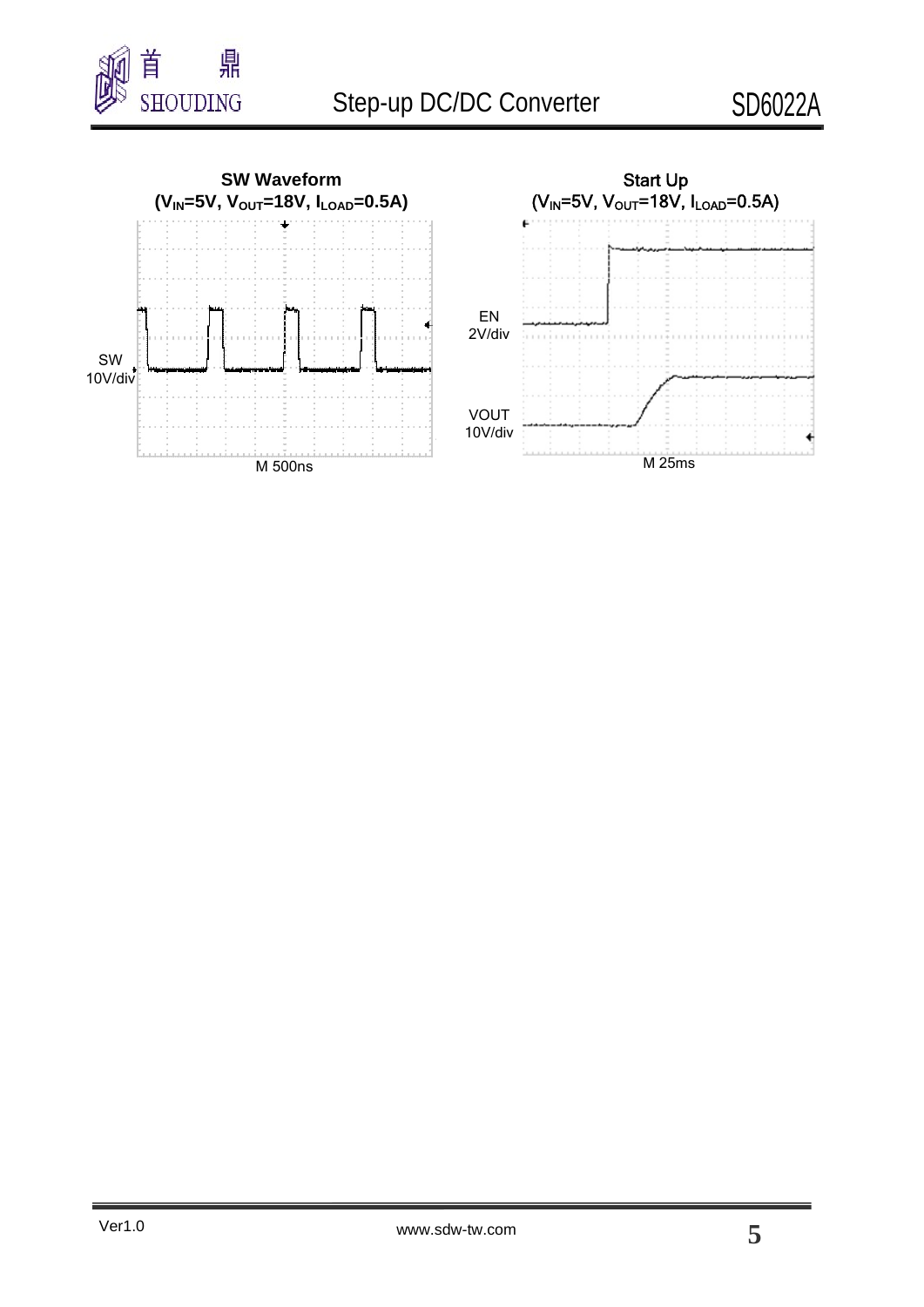

### Pin Information

**AGND (Pin 1):** Analog Ground.

**SW (Pin 2):** Switch Pin. Connect inductor between SW and VIN. Keep these PCB trace lengths as short and wide as possible to reduce EMI and voltage overshoot.

**VDD (Pin 3):** Output Voltage Sense Input. The NMOS switch gate drive is derived from the greater of  $V_{OUT}$  and  $V_{IN}$ .

**EN (Pin 4):** Logic Controlled Shutdown Input. EN=High: Normal free running operation. EN=Low: Shutdown.

**FB** (Pin 5): Feedback Input to the g<sub>m</sub> Error Amplifier. Connect resistor divider tap to this pin.

**PGND (Pin 6):** Power Ground.

### Block Diagram

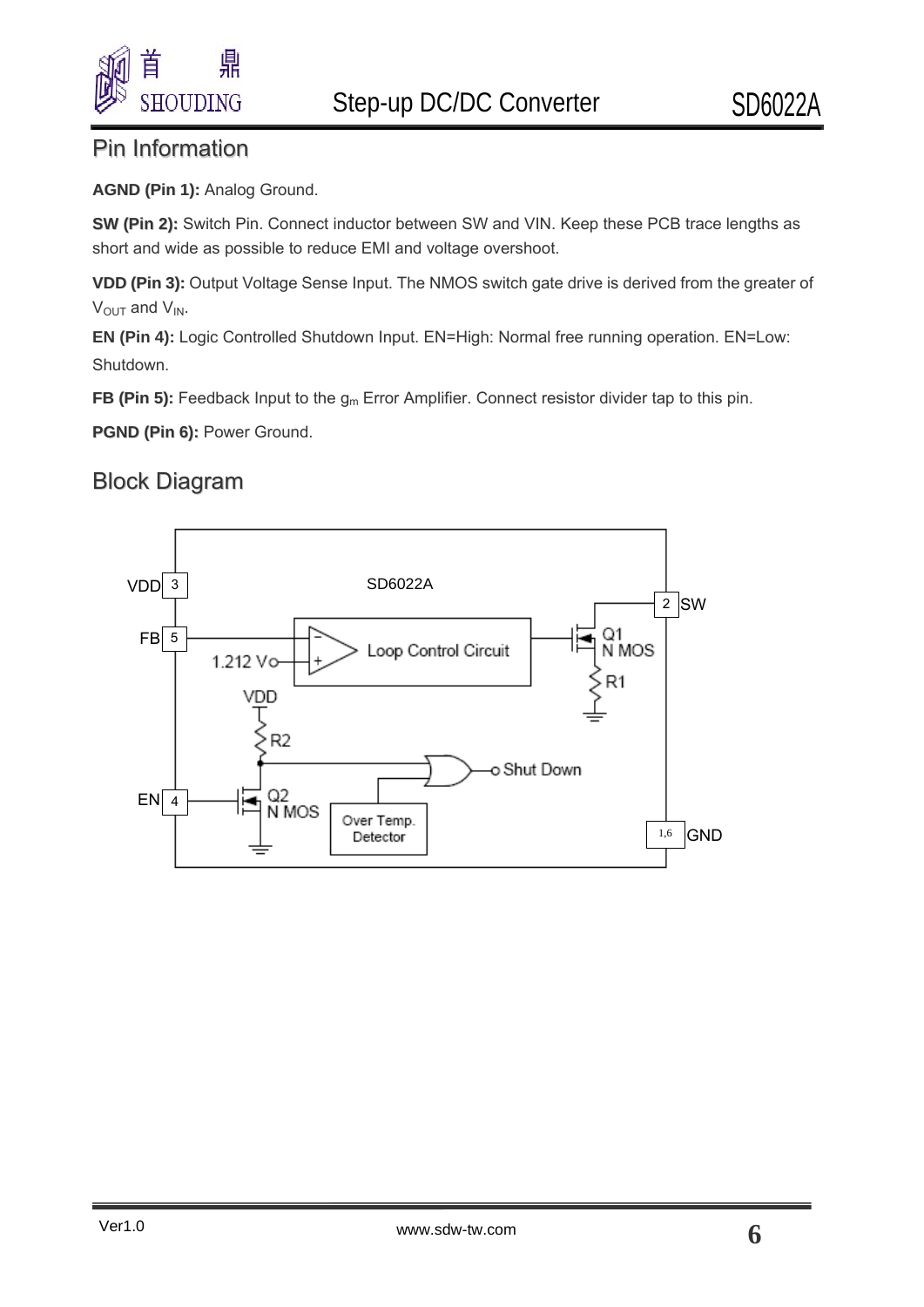

### Application Information

#### **Inductor Selection**

For most applications, the value of the inductor will fall in the range of  $1\mu$ H to 4.7 $\mu$ H. Its value is chosen based on the desired ripple current. Large value inductors lower ripple current and small value inductors result in higher ripple currents. Higher  $V_{IN}$  or  $V_{OUT}$  also increases the ripple current as shown in equation .A reasonable starting point for setting ripple current is  $\Delta I_L = 0.72A$  (40% of 1.8A).

$$
\Delta I_L = \frac{1}{(f)(L)} V_{OUT} \left( 1 - \frac{V_{OUT}}{V_{IN}} \right)
$$

The DC current rating of the inductor should be at least equal to the maximum load current plus half the ripple current to prevent core saturation. Thus, a 2.16A rated inductor should be enough for most applications (1.8A + 0.36A). For better efficiency, choose a low DC-resistance inductor.

Different core materials and shapes will change the size/current and price/current relationship of an inductor. Toroid or shielded pot cores in ferrite or perm alloy materials are small and don't radiate much energy, but generally cost more than powdered iron core inductors with similar electrical characteristics. The choice of which style inductor to use often depends more on the price vs. size requirements and any radiated field/EMI requirements than on what VOUT requires to operate.

#### **Output and Input Capacitor Selection**

In continuous mode, the source current of the top MOSFET is a square wave of duty cycle  $V_{\text{OUT}}/V_{\text{IN}}$ . To prevent large voltage transients, a low ESR input capacitor sized for the maximum RMS current must be used. The maximum RMS capacitor current is given by:

$$
C_{IN} \text{ required } I_{RMS} \cong I_{OMAX} \frac{\left[V_{OUT}(V_{IN} - V_{OUT})\right]^{1/2}}{V_{IN}}
$$

This formula has a maximum at  $V_{IN} = 2V_{OUT}$ , where  $I_{RMS} = I_{OUT}/2$ . This simple worst-case condition is commonly used for design because even significant deviations do not offer much relief. Note that the capacitor manufacturer's ripple current ratings are often based on 2000 hours of life. This makes it advisable to further derate the capacitor, or choose a capacitor rated at a higher temperature than required. Always consult the manufacturer if there is any question.

The selection of  $C_{\text{OUT}}$  is driven by the required effective series resistance (ESR). Typically, once the ESR requirement for  $C_{\text{OUT}}$  has been met, the RMS current rating generally far exceeds the  $I_{\text{RIPPLE}(P-P)}$ requirement. The output ripple  $\Delta V_{\text{OUT}}$  is determined by:

$$
\Delta V_{OUT} \cong \Delta I_L \bigg( ESR + \frac{1}{8fC_{OUT}} \bigg)
$$

Where f = operating frequency,  $C_{\text{OUT}}$  = output capacitance and  $\Delta I_1$  = ripple current in the inductor. For a fixed output voltage, the output ripple is highest at maximum input voltage since  $\Delta I_1$  increases with input voltage. Aluminum electrolytic and dry tantalum capacitors are both available in surface mount configurations. In the case of tantalum, it is critical that the capacitors are surge tested for use in switching power supplies. An excellent choice is the AVX TPS series of surface mount tantalum. These are specially constructed and tested for low ESR.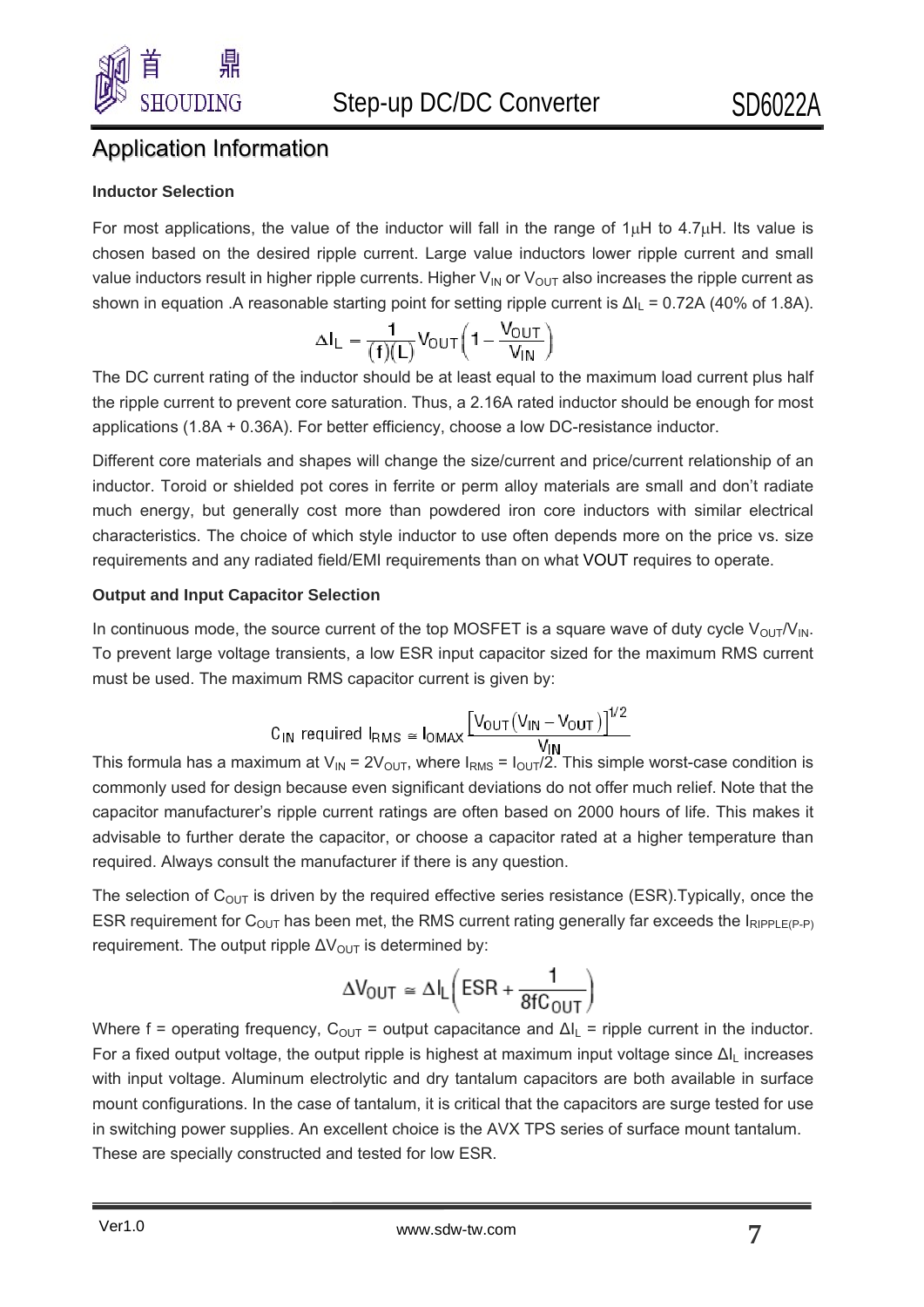

#### **Efficiency Considerations**

The efficiency of a switching regulator is equal to the output power divided by the input power times 100%. It is often useful to analyze individual losses to determine what is limiting the efficiency and which change would produce the most improvement. Efficiency can be expressed as: Efficiency  $=$ 100% - (L1+ L2+ L3+ ...) where L1, L2, etc. are the individual losses as a percentage of input power. Although all dissipative elements in the circuit produce losses, two main sources usually account for most of the losses:  $V_{IN}$  quiescent current and  $I^2R$  losses. The  $V_{IN}$  quiescent current loss dominates the efficiency loss at very low load currents whereas the  $I^2R$  loss dominates the efficiency loss at medium to high load currents. In a typical efficiency plot, the efficiency curve at very low load currents can be misleading since the actual power lost is of no consequence.

1. The  $V_{IN}$  quiescent current is due to two components: the DC bias current as given in the electrical characteristics and the internal main switch and synchronous switch gate charge currents. The gate charge current results from switching the gate capacitance of the internal power MOSFET switches. Each time the gate is switched from high to low to high again, a packet of charge  $\Delta Q$  moves from V<sub>IN</sub> to ground. The resulting  $\Delta Q/\Delta t$  is the current out of  $V_{\text{IN}}$  that is typically larger than the DC bias current. In continuous mode,  $I_{GATECHG}$  = f (QT+QB) where QT and QB are the gate charges of the internal top and bottom switches. Both the DC bias and gate charge losses are proportional to  $V_{\text{IN}}$  and thus their effects will be more pronounced at higher supply voltages.

2.  $I^2R$  losses are calculated from the resistances of the internal switches,  $R_{SW}$  and external inductor RL. In continuous mode the average output current flowing through inductor L is "chopped" between the main switch and the synchronous switch. Thus, the series resistance looking into the SW pin is a function of both top and bottom MOSFET  $R_{DS(ON)}$  and the duty cycle (DC) as follows:  $R_{SW}$  =  $R_{DS(ON)TOP}$  x DC +  $R_{DS(ON)ROT}$  x (1-DC) The  $R_{DS(ON)}$  for both the top and bottom MOSFETs can be obtained from the Typical Performance Characteristics curves. Thus, to obtain I<sup>2</sup>R losses, simply add  $R_{SW}$  to  $R_L$  and multiply the result by the square of the average output current. Other losses including  $C<sub>IN</sub>$  and  $C<sub>OUT</sub>$  ESR dissipative losses and inductor core losses generally account for less than 2% of the total loss.

#### **Board Layout Suggestions**

operation of the SD6022A. Check t he following in your layout: When laying out the printed circuit board, the following checklist should be used to ensure proper

- 1. The power traces, consisting of the GND trace, the SW trace and the VIN trace should be kept short, direct and wide.
- 2. Put the input capacitor as close as possible to the device pins (VIN and GND).
- 3. SW node is with high frequency voltage swing and should be kept small area. Keep analog components away from SW node to prevent stray capacitive noise pick-up.
- 4. Connect all analog grounds to a command node and then connect the command node to the power ground behind the output capacitors.